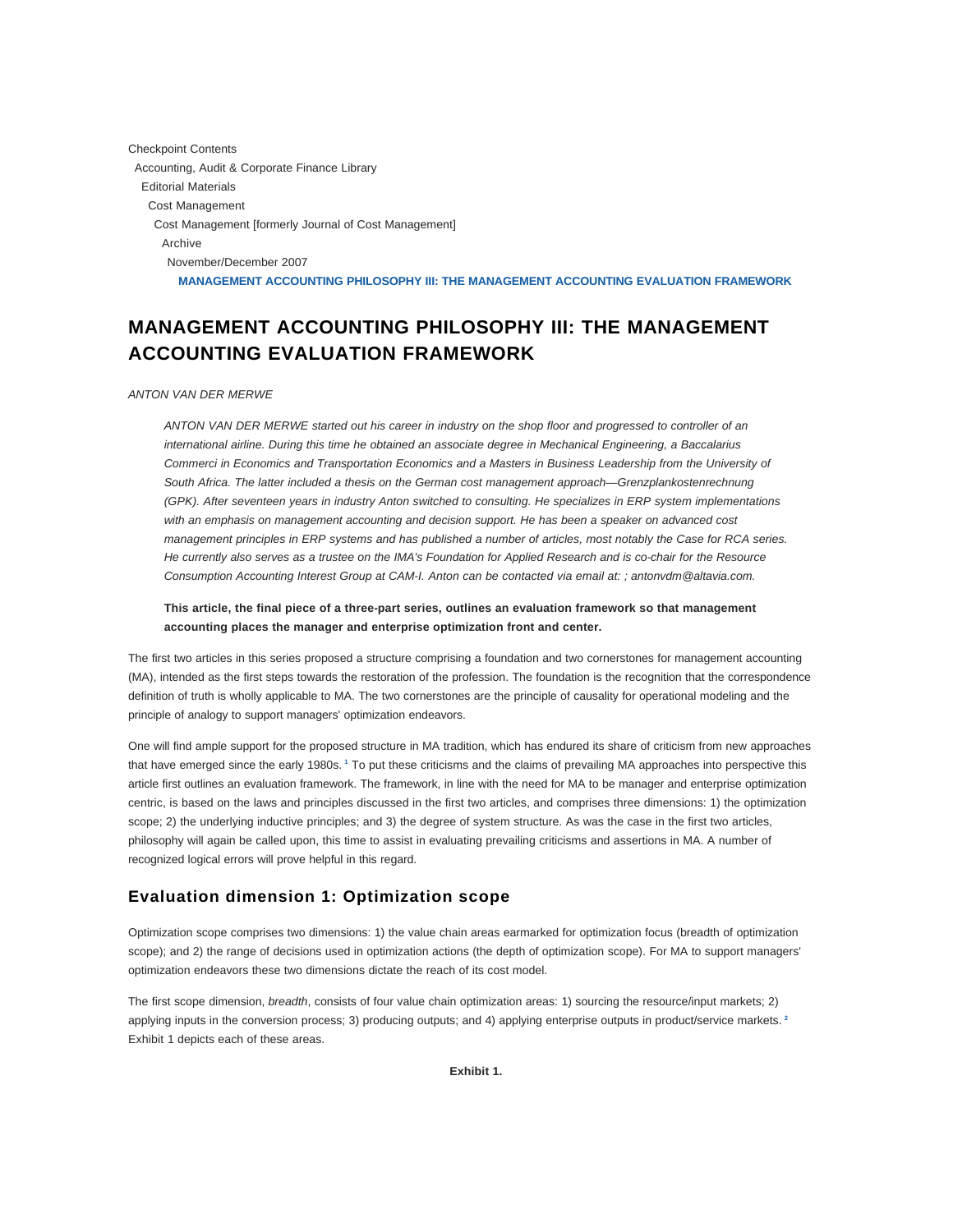#### **Optimization Areas in the Extended Value Chain**



Sourcing resource/input markets refers to new technologies, methods, and resources acquired to optimize conversion where decisions strive to maximize limited investment resources through capital replacement, investment, sourcing, and resource outsourcing. Applying inputs in conversion emphasizes efficiency (doing things right). Decisions address the application and utilization of resources, resource realignment or redeployment, process improvements, eliminating waste, and capacity management. Producing outputs focuses on effectiveness (doing the right things) in terms of producing the right outputs. Decisions here deal with product make-or-buy, supporting new product introduction, process improvements, reengineering, and eliminating waste. Applying enterprise outputs to product/service markets is an area where decisions cover target markets and market segments, costs-to-serve these, product/service mix, product discontinuance, entering new markets and/or new products in existing markets.

The following are two examples of optimization focus based on the value chain areas. In mining precious metals, ore yield is the primary determinant of product costs. Leading edge geological exploration and the most efficient inputs for processing ore tonnage place the emphasis on the input side of Exhibit 1 . In contrast, high-tech industries are subject to product life cycles measured in months and often supersede the majority of their products in one year. Consequently, the emphasis is on R&D, new product technologies, their introduction to the market, and related first-mover advantages. The focus is decidedly more toward the two output areas.

The second optimization scope dimension, *depth*, is concerned with the information needs related to the magnitude of change that result from optimization decisions. More incisive decisions require deeper insight into causal relationships and the decision's effects. For MA this means providing information on a range of cost concepts appropriate to the full range of optimization decisions, which include:

- Throughput costs (when deciding to produce one additional unit within the relevant range on a constrained resource)
- Incremental costs (the difference in total cost between two alternatives in a decision)
- Short run variable/proportional costs (when considering the opportunity cost of mutually exclusive uses of resources)
- Attributable costs (for divestment decisions such as a bank outsourcing its information technology function) **<sup>3</sup>**
- Full costs (for strategic decisions such as a tool manufacturer entering the South American market by establishing a plant in the region).

In the evaluation framework the optimization scope dimension serves to gauge an MA approach's optimization capabilities. For example, the optimization scope of a throughput approach is illustrated in Exhibit 2 . Compared to the full breadth and depth of optimization scope (the transparent oval disks in Exhibit 2 ) the throughput approach's optimization capability is represented by the solid disk on top. The approach's breadth covers portions of value chain area three (producing outputs) and area four (apply outputs to markets) while its depth caters only for the first cost concept (through-put costs) useful for decisions that result in small changes in output.

**Exhibit 2.**

#### **Depth and Breadth of MA Scope**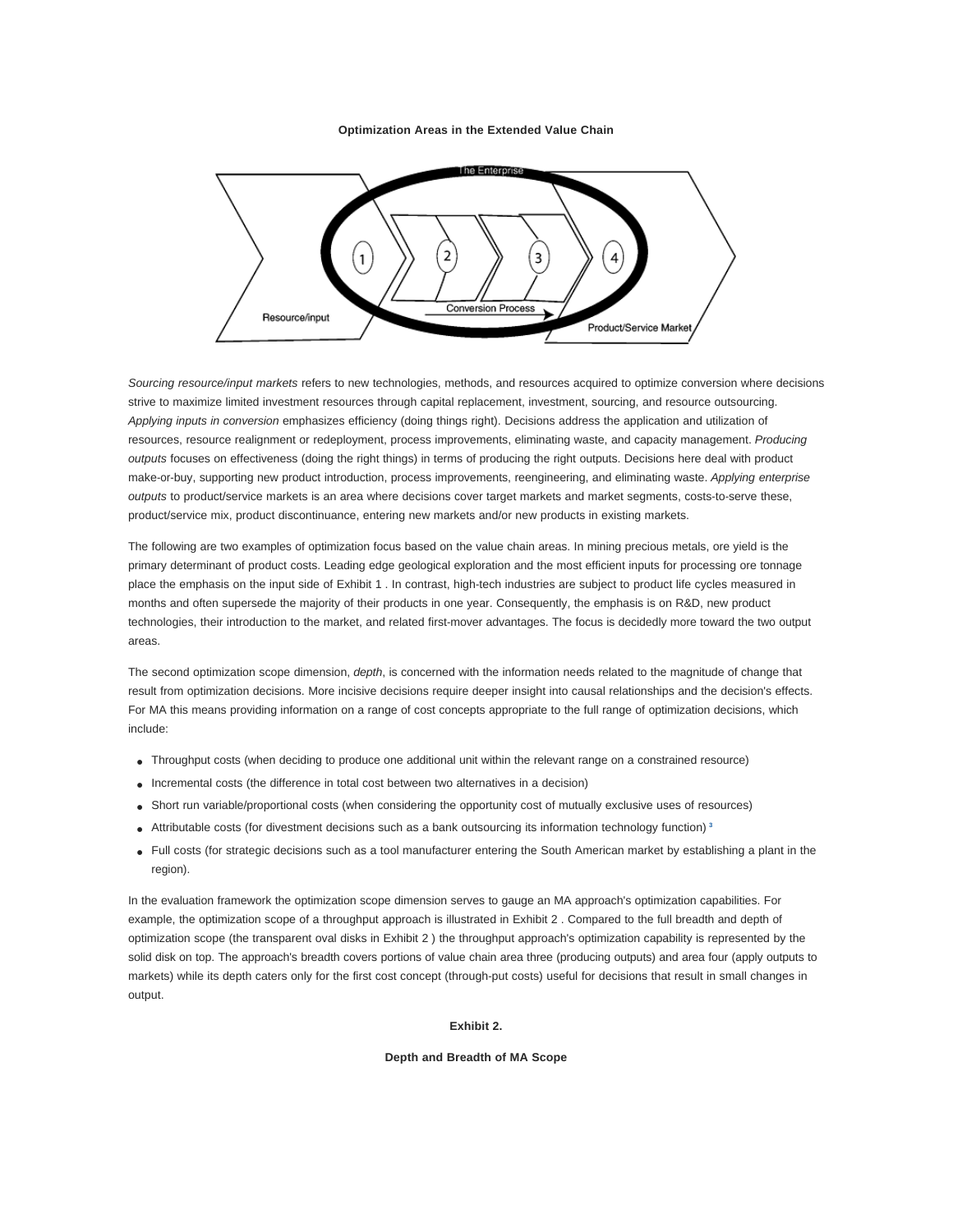

# **Evaluation dimension 2: Inductive principles**

As indicated in the second article in this series, the inductive principles of empirical science and historical science are both featured in MA systems. There are tradeoffs between these two branches as the primary basis for an MA system. Exhibit 3 illustrates the tradeoff between total system cost and decision transaction cost. <sup>4</sup> A pure empirical system relies on special studies for decision support and has high decision transaction costs but low system cost. In contrast, a system with a comprehensive cost model that relies on historical science principles to support a wide range of optimization decisions has high system costs but low decision transaction costs.

**Exhibit 3.**

**MA Systems Inductive Principles Cost Trade-Offs**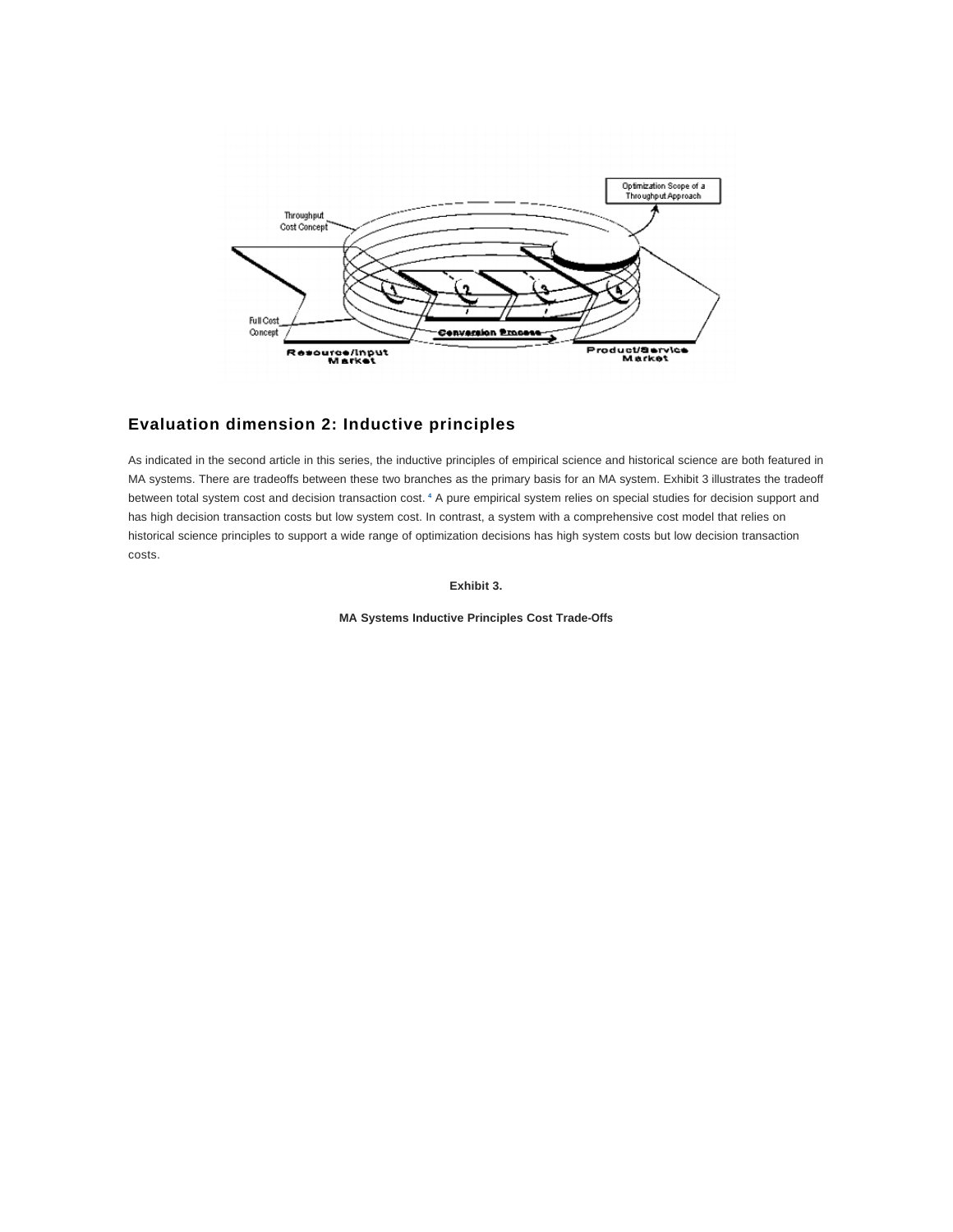

Companies that do not have an MA system, or have a simplified system, depend on the empirical approach for many decisions. Such an approach is expensive where the nature of the business dictates the need for extensive optimization scope. The empirical approach is also subject to timing offsets such as an event that cannot be observed within the time the decision must be made, i.e., a special study on a product not manufactured for a while or construction and civil engineering projects. In contrast, a system based on the inductive principles of historical science will over time establish and refine its standards as it experiences/observes such infrequent events and includes them in the cost model, significantly lowering the cost and the risk of these types of decisions.

The appropriate mix of these two branches of inductive logic in an MA system is influenced by a number of factors such as the volume of decisions and the ratio of small decisions (those within the relevant range) to more penetrating decisions (e.g., capacity adjustment and product rationalization decisions). The complexity of an enterprise and its optimization scope also plays an important role; more challenging and dynamic optimization environments require the sophistication of an MA system based on historical science.

### **Evaluation dimension 3: The degree of system structure**

The third dimension of the evaluation framework accounts for the degree of formal structure in the MA system. For example, consider Exhibit 3 as it would apply for a sole proprietor who has all the information he needs for decision making in his head. Decision transaction cost will be very low even without a formally structured system—the best of both worlds. As a business grows, however, the lack of formal structure becomes a liability. A large global enterprise can no longer rely on what is in one person's head to be successful; much more structure is required in its MA information. A need for structure is directly related to the complexity of the business. Complexity in turn is a function of a myriad of factors (size, length of product life cycles, geographical spread, diversity in product service offerings, industry, and competitive landscape).

Although the system cost of a comprehensive historical science based solution is its biggest disadvantage, the structure it provides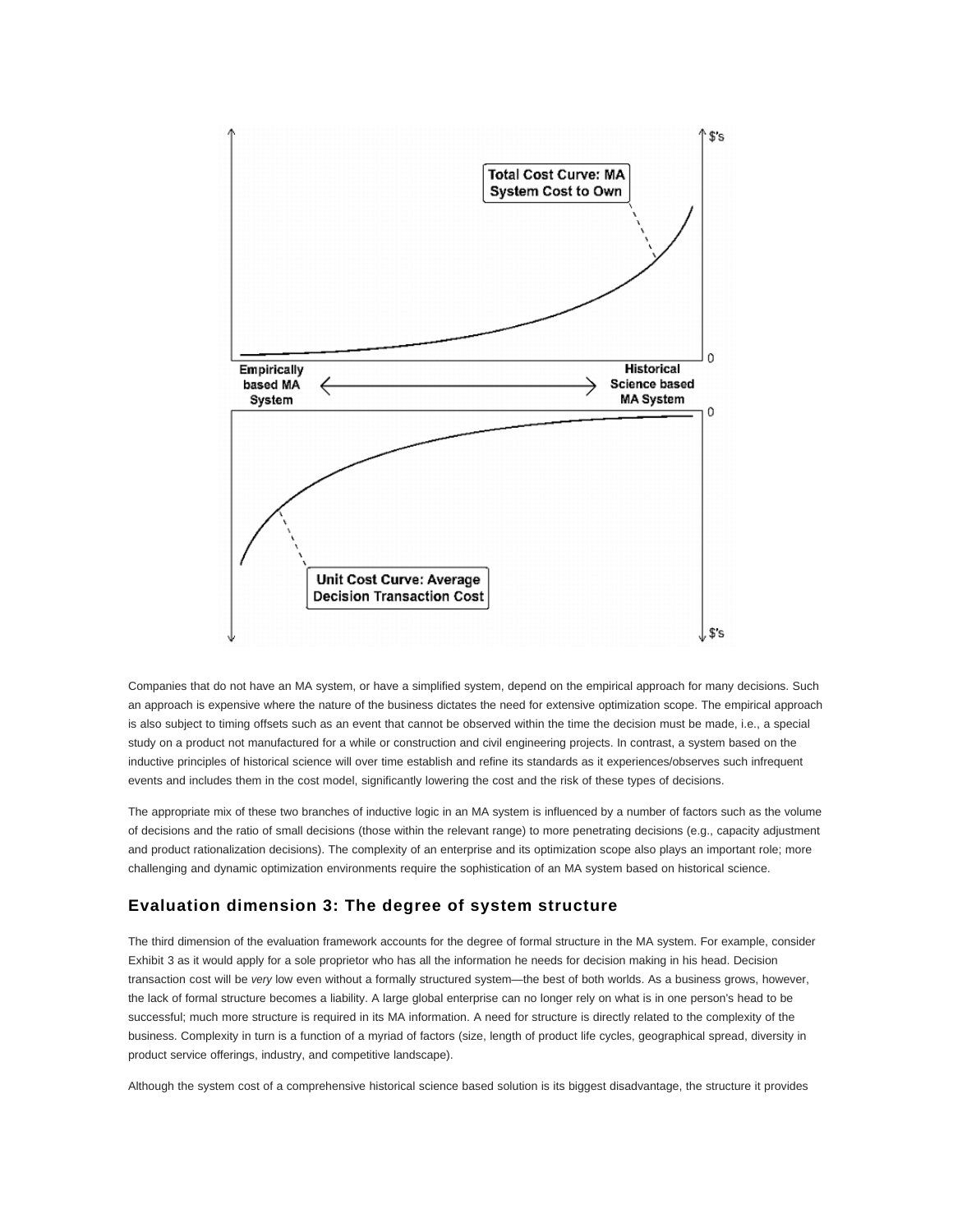holds advantages, such as consistent data, transparency in optimization efforts, and less risk when timing offsets occur. Moreover, with value chain integration in MA, the system cost disadvantage is significantly reduced.<sup>5</sup> Integrating MA into operational systems means that their implementation largely encompasses the MA system and that operational maintenance activities double as cost model maintenance. Research indicates that value chain integration contributes significantly towards making historical science based MA systems cost effective and sustainable. **<sup>6</sup>**

# **The evaluation framework**

The three evaluation dimensions are combined into the framework in Exhibit 4 and make up the three axes of the graph: inductive principles (the x-axis), optimization scope (the y-axis) and degree of system structure (the z-axis). Exhibit 4 also illustrates the mapping of the two enterprise optimization extremes already mentioned. The first extreme is the sole proprietorship with a system based solely on empirical principles, a simple optimization equation, and very little formal structure. On the opposite end is the global entity with a complex optimization challenge, the need for a high degree of structure in its MA information, and a system based on historical science principles.

#### **Exhibit 4.**

#### **Evaluation Framework**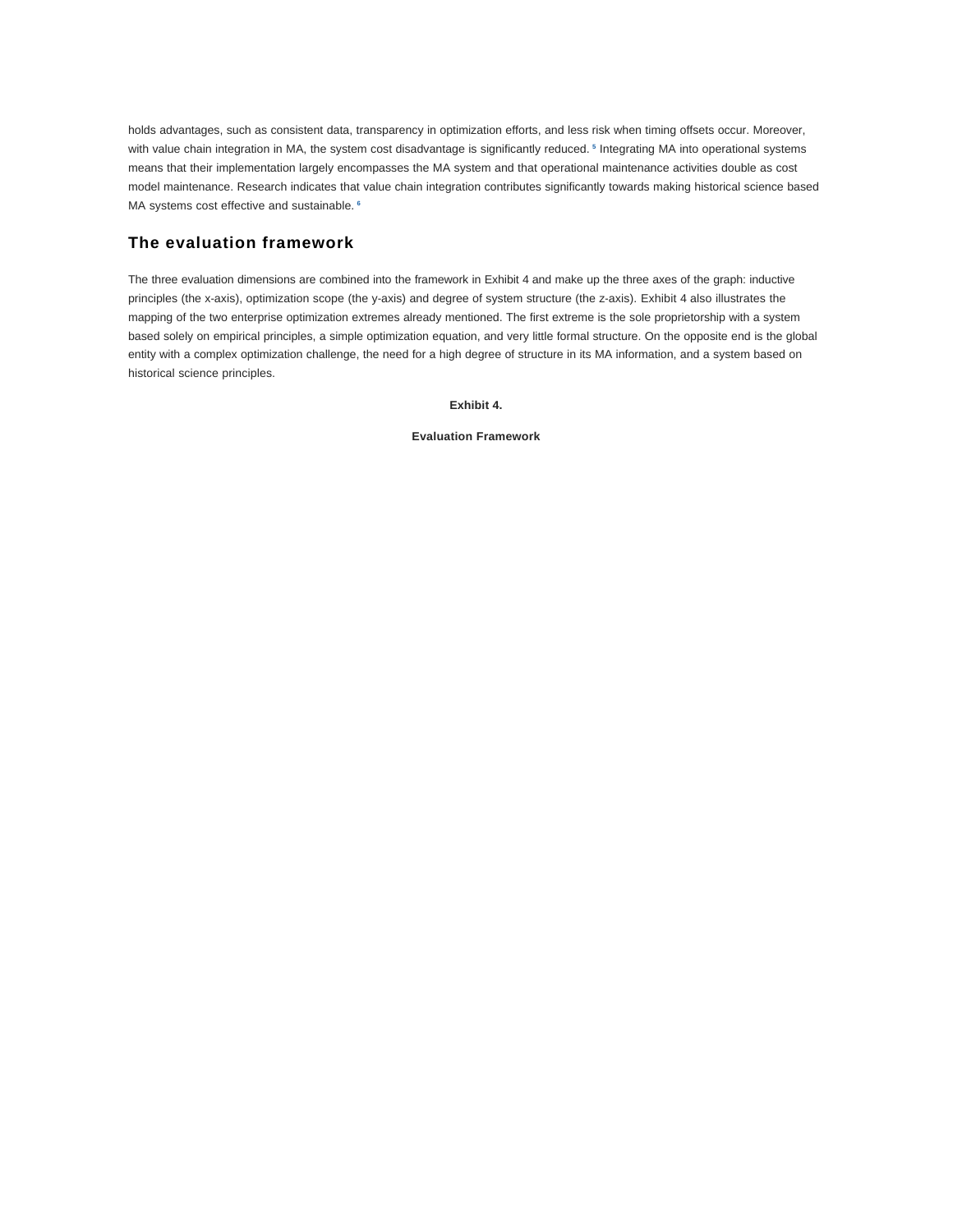

It is important to note that the MA structure proposed in this series of articles applies throughout the framework; the sole proprietorlike the global entity—must use information that corresponds to the facts and apply the principle of analogy in enterprise optimization. The universal nature of the evaluation framework allows for the mapping of prevailing approaches in MA, as illustrated in Exhibit 5 . **7**

**Exhibit 5.**

**Prevailing MA Approach Mapping**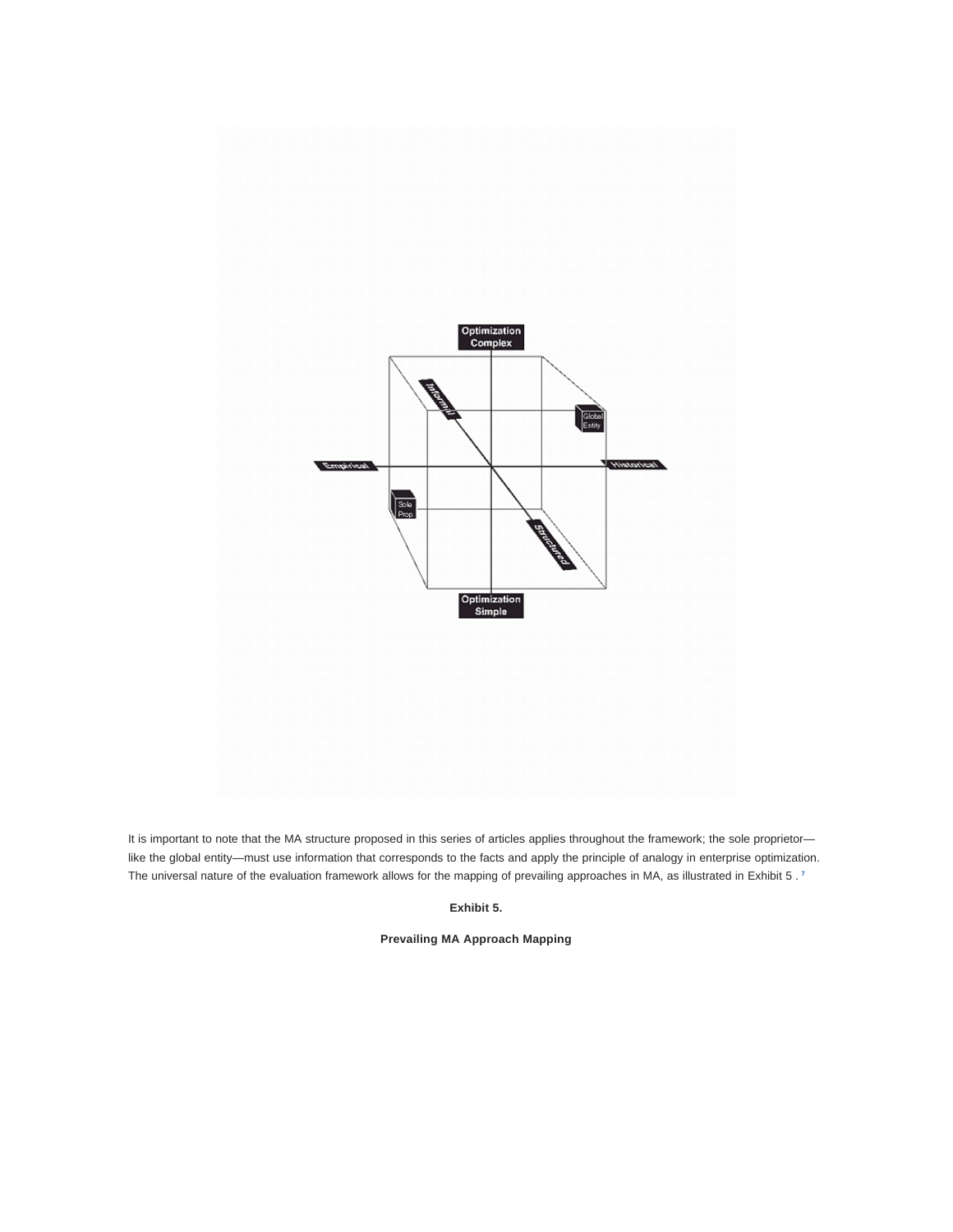

Activity-based costing (ABC), while somewhat difficult to map because of its lack of implementation standards, falls on the high side of structure and on the low side of a historical science system due to its inability to come to terms with the modeling of fixed costs. ABC, for various reasons such as incongruent treatment of MA concepts, has seen limited success as an enterprise optimization tool.

Lean accounting (LA)—on the back of lean manufacturing—in its purest form depends upon long product life cycles, 8–9 years in automotive, and right-sized production facilities to limit optimization scope to the relevant range. Limiting optimization variables in this manner seems to work for companies or industries where product differentiation is the norm and price manipulation can be used to reach optimal output volumes. <sup>8</sup> For decisions beyond the relevant range, lean accounting defaults to an empirical model. <sup>9</sup> In cases where some of the lean preconditions (product life cycles, right-sizing, or price elasticity) cannot be met or their potential does not exist, the approach results in significant amounts of excess/idle capacity. **<sup>10</sup>** Lean accounting faces challenges to support optimization even within the relevant range and scores low on this dimension. **<sup>11</sup>** Companies with a dynamic and complex optimization challenge (frequent adjustments outside the relevant range) cannot be expected to take lean accounting's empirical leanings seriously. As far as structure is concerned, lean accounting insists on limited structure and prefers a single cost object (the value stream).

The theory of constraints (TOC) is both less structured than lean accounting and assumed to be more dependent on empirical special studies due to its lack of even a summary cost object. The TOC through-put-only focus means it scores low on overall enterprise optimization. Standard costing, while highly structured and based on historical science, scores low on optimization, for all the reasons unearthed over the last number of decades.

The mapping in Exhibit 5 of prevailing MA approaches sets the scene for a critical look at a number of their assertions. It is important to recognize that there is a whole spectrum of MA sophistication in Exhibit 4 along a path from the sole proprietorship to the global entity. It is this recognition of the varying demands on MA that serves as the backdrop for the prevailing approaches' claims and assertions.

### **Fallacies**

The 1980s and 90s spawned a number of new MA approaches, each with its own criticisms of what had gone before and claims as to its own capabilities and benefits. Many of these criticisms and claims are valid, but there are also those that err in their logic and/or conclusions; they commit what philosophy calls fallacies.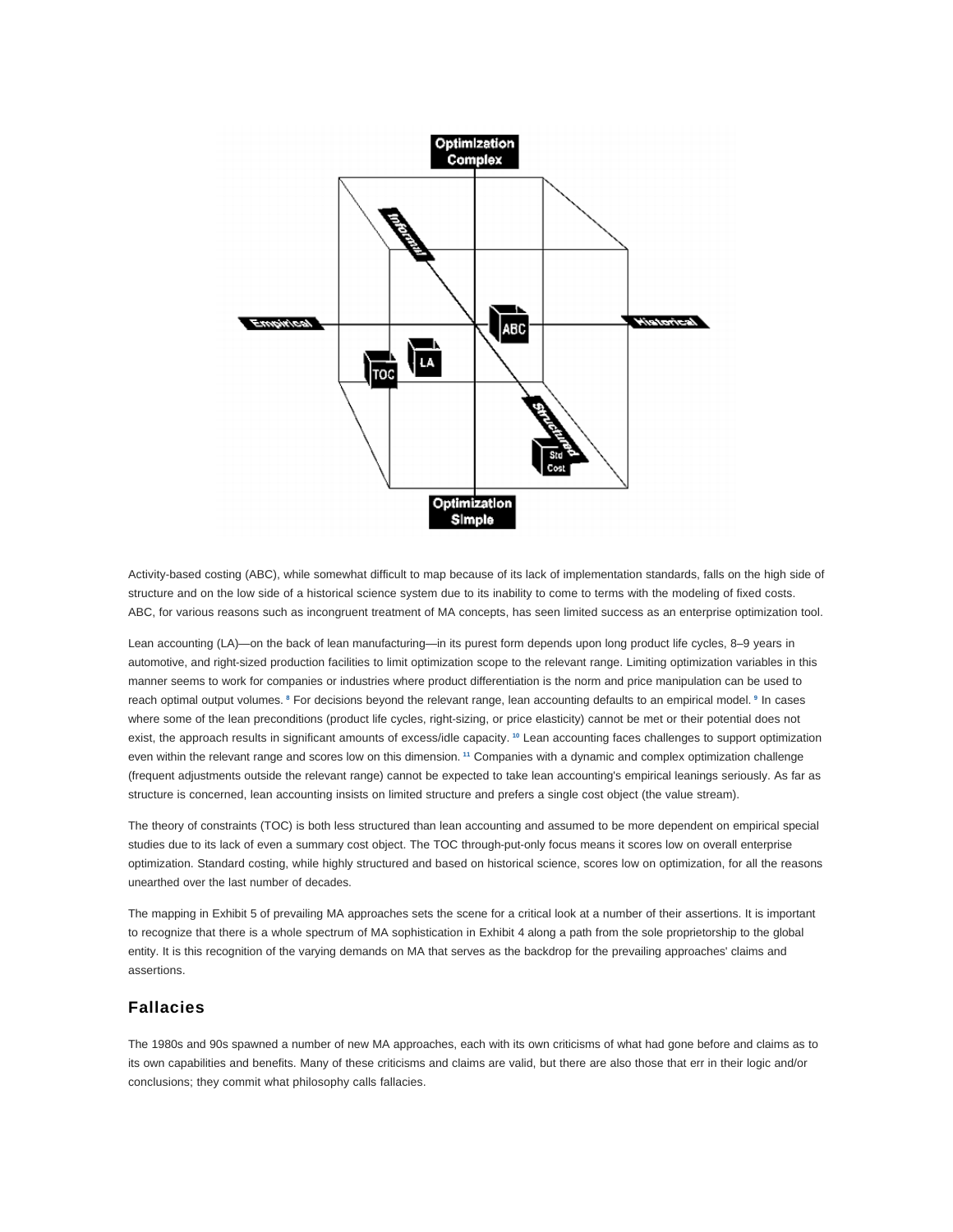A fallacy is defined as a logical error, e.g., reasoning that does not follow the rules of rational inference. **<sup>12</sup>** Philosophy recognizes more than forty fallacies. In an apparent attempt to show that philosophers do have a sense of humor, these have colloquial or comical names like "nothing-buttery," "red herring," and "argument of the beard." Being aware of fallacies helps refute errors, protect valid conclusions from criticism, and prevent the acceptance of conclusions for inadequate reasons, all objectives of this paper. **<sup>13</sup>** The proposed MA structure is firmly grounded in the laws and principles of logic, and one would expect to be able to readily expose fallacies. Pointing out fallacies in prevailing approaches also serves to shore up the proposed MA structure or fill up its moat so to speak.

Fallacies: simplicity in MA. Probably the most persistent and seductive refrain in MA over the last two decades has been the promotion of simple solutions to the optimization challenge. Simplicity reasoning is not a new phenomenon in MA. Church almost a century ago had the following to say about it:" ... no method that fails to provide the information in this detailed form is anything more than a sham. No facts that are in themselves complex can be represented in fewer elements than they naturally possess." And "The snare of the `simple system' is responsible for more inefficiency and loss than is generally realized." **<sup>14</sup>** Harsh words indeed. The response to simplicity reasoning today requires that two aspects, also stressed by Church's emphasis, are understood: 1) the nature of enterprise optimization; and 2) the reasoning that forms the basis for the simplicity push.

First, the business world is complex. Global competition, extended supply chains, shorter product life cycles, increasing R&D costs, and successive waves of technology at ever higher complexity and cost provide convincing examples and point to inevitable progression along the path of MA sophistication. **<sup>15</sup>** It is therefore reasonable to expect the optimization of a large number of entities to be complex and also rational to infer that the logical system (whether empirical or historical) required to support optimization must cater to that complexity.

Second, simplicity reasoning in MA is not based on the premise that the business world is simple—it clearly is very complex—but that MA must be simple. Such reasoning is contrary to the law of rational inference, and as Church pointed out it is along this line that simplicity reasoning must be challenged.

As can be expected, reductive fallacies feature prominently in simplicity reasoning but its errors are not limited to just one category. Moreover, simplicity reasoning in MA does not commit individual logical errors independently; instead it weaves a number of fallacies into a compound but ultimately flawed and invalid argument. Reductive fallacies reduce a multi-faceted problem (e.g., enterprise optimization) to some aspect of the problem, "nothing-buttery" reduces a complex issue to "nothing-but" a single point. **<sup>16</sup>** In MA, the nothing-buttery fallacy is evident in claims that enterprise optimization is nothing but throughput maximization or nothing but optimizing the lean accounting value stream. The problem with these "nothing-but" claims is that they require "more-than" knowledge. For example, enterprise optimization is clearly much more than just throughput. What do throughput proponents know about the stepped relationships of certain costs in capacity adjustment decisions that affords them the luxury of shunning the need for any insight into these relationships? Those in the know of the "nothing-but" solutions never share their "more-than" knowledge. Why?

In the MA structure proposed in this series of articles, optimization scope is broadly defined and areas of less significance or more optimization focus result from informed decisions that knowingly strike a balance between managers' information needs, practical limitations, and cost-benefit. This level of transparency is clearly superior and preferred to a cloak-and-dagger approach that proposes a solution predicated on special "more-than" knowledge into which nobody else has insight.

Introducing a red herring to the discussion will always divert attention, which brings us to the diversion fallacy. **<sup>17</sup>** Rather than prove its point, simplicity reasoning throws the undesirability of complexity into the mix. **<sup>18</sup>** The red herring fallacy simply evades the real question: Is the simple solution feasible in demanding enterprise optimization scenarios? The complexity-red herring changes the subject, and the simplicity proponent proceeds as if his/her point has been proven. This tactic is particularly effective where the red herring (complexity) and the point to be dodged (the feasibility of simplicity) are intertwined as in simplicity reasoning in MA.

Simplicity is easy to promote as a palatable solution when it resonates with our avoidance of conflict in having to deal with the inconsistencies and confusion of a relativist MA environment or complexity in business. Neither the allure of a simple solution nor the undesirability of unnecessary complexity in MA in any way proves that a simple approach is the optimum solution or even feasible when it comes to all enterprise optimization scenarios. The evaluation framework highlighted the fact that simplicity has a place in unstructured, empirical, and simple optimization scenarios. The broad-brush applicability to the other end of the scale implied by simplicity proponents lacks credibility and substance.

Next, the reasoning of the slippery slope fallacy **<sup>19</sup>** says, "Reject one thing (a comprehensive approach) because it will slip into another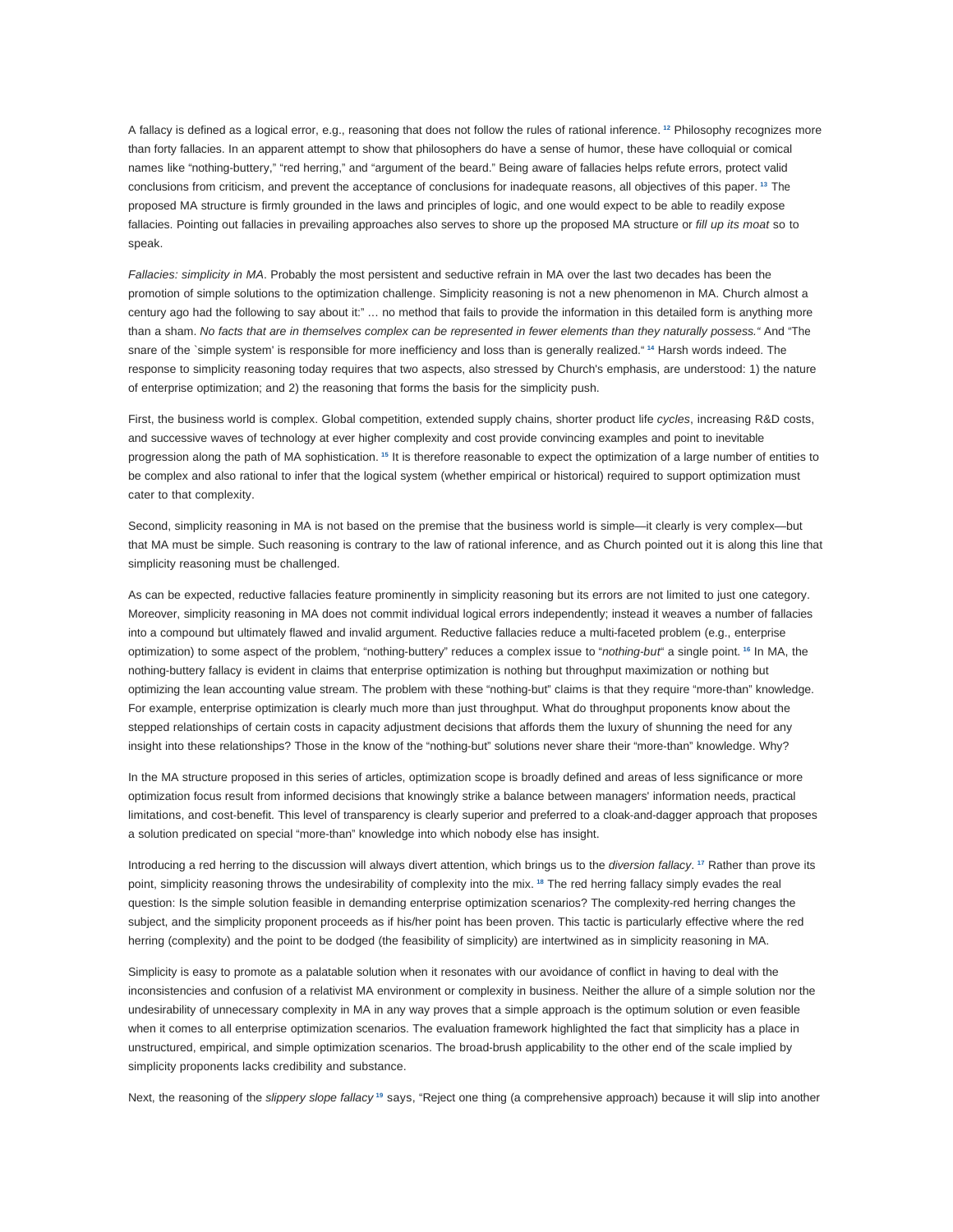thing (unnecessary complexity)." This argument relies on the domino-theory and insists that a solution should be rejected because it, of necessity, leads to an undesirable consequence. For example: "If we train more management accountants, financial accounting will suffer." This logical fallacy implies a necessary connection or at least an inevitable one. However, lack of a real logical connection means there is no domino effect or slippery slope to slide down. Unnecessary complexity does not inevitably follow on a comprehensive solution. **<sup>20</sup>**

A reductive fallacy called the complex question **<sup>21</sup>** is characterized by the classic loaded question: "Do you still beat your spouse?" An MA version sounds like this: "Do you really want that complex MA system that your shop floor people won't understand?" Complex questions combine two questions into one, one of which is typically based on a dubious assumption (in this case, that the feasibility of a simple solution to enterprise optimization has been proven or that the shop floor is always the center of the universe and must understand all the intricacies of enterprise optimization). For good measure, proponents throw a red herring (complexity) into the mix and imply a slippery slope awaiting adopters of a comprehensive approach. It is exactly such murky reasoning—a nothing-buttery red herring on a slippery slope rolled into a complex question—that the proposed structure intends to expose.

The path forward for sensible debate on the complexity-simplicity issue must be based on five steps to be taken by the proponents of simple solutions, namely:

1. Define simplicity in MA.

2. Show why the laws and principles of logic are not valid for MA and why the proposed cornerstones must be applied inconsistently (as the simple solutions do).

3. Reveal the "more-than" knowledge that enables the conclusion that their "nothing-but" optimization scope is all that is needed for comprehensive enterprise optimization.

4. Drop the red herring and show unequivocally that the simple solution is capable of satisfying the entire spectrum of MA sophistication. Failing this, the argument at best is against unnecessary complexity in MA and not against a comprehensive solution that is as simple as possible.

5. Employ sound reasoning in their discourse.

### **Quo vadis?**

Where to from here? This series of articles argued for the laws and principles of logic as the basis for MA. The first article, using deductive logic, showed that MA can and must correspond to the facts, i.e., its information has to be a true reflection of economic activity. The second article illustrated how inductive logic, and in particular the principle of causality, serves as the basis to achieve MA's "correspondence to the facts" objective. Moreover, the case was made for using historical science principles (causality and analogy) in decision science and for managers' analogous responsibilities. These basic building blocks were combined into a proposed structure for MA, intended as the basis for making the profession both manager and enterprise optimization centric.

The proposed structure is unassailable for at least four reasons. First, the naysayer must argue against the applicability of the laws and principles of logic in MA; he must argue for MA to be an illogical representation of enterprise economic activity, which would be absurd. Second, the principle of causality, as the chief cornerstone, is pervasive throughout MA history and in current application: all prevailing approaches use it, albeit inconsistently. Third, as demonstrated in the second article, the proposed structure integrates readily with the existing MA body of knowledge. Fourth, its principles are clearly pervasive in current MA and managerial practice.

The MA profession finds itself in a state of disarray and its customers (managers) alienated. Understanding why this happened is vital to recognizing the path out of the current maze. The explosion in tools and methods in the 1980s introduced their own sets of concepts, principles, and as is now evident, errors. This divergence, which can be traced to the generic fallacy, set in motion an environment where anything goes, i.e., relativism. As was argued in the first article in this series, MA is in a downward spiral because relativism is rife in the profession. Relativism is self-defeating and at its core illogical. In MA it led to conflicting theories, confusion, contradictions, lack of real learning and progress, and an inability to communicate effectively—both internally and externally.

MA is in dire need of guidance and structure. The basic building blocks of the profession lie strewn across the landscape, hidden behind fallacies and overgrown by rogue principles. However, they do still fit together coherently and are able to provide the bedrock the profession needs. Clearly, the mere presence of sound principles does not prevent using unsuitable principles or committing fallacies. Sound principles, like superior weapons, are defensive mechanisms that keep rogue enterprises at bay and are wielded when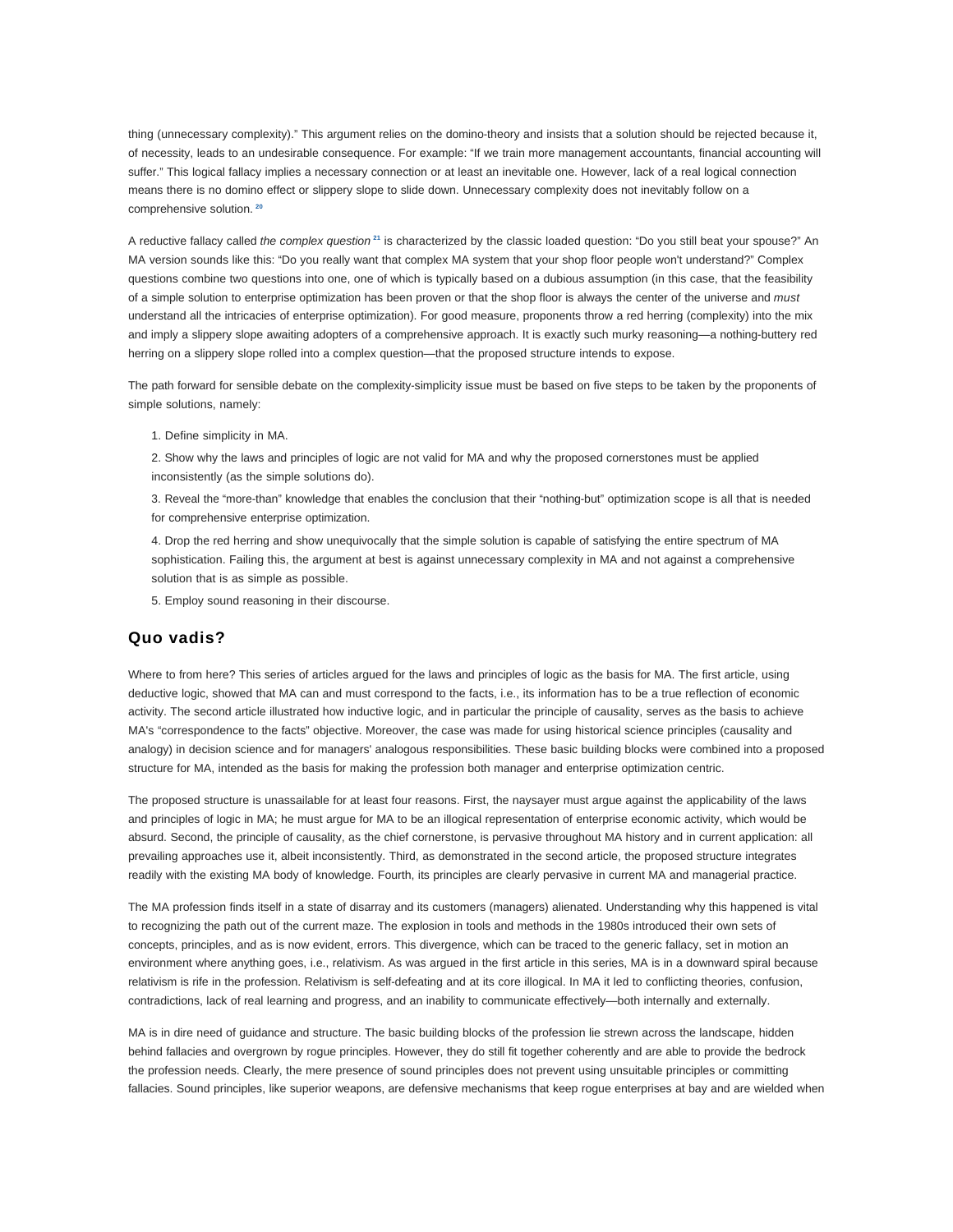necessary, but this requires them to be kept, guarded, and maintained. There is therefore only one sensible course of action for MA going forward: embrace the proposed structure, guard and apply its key tenets, and in that process root out rogue principles, malpractices, and fallacies. An adapted Albert Einstein quote says it best: "The management accountant must not merely wait and criticize, he must defend the cause the best he can. The fate of the profession will be such as the

profession deserves." **22**

**1**

**2**

**3**

**4**

**5**

**7**

**8**

 MA Tradition as used in this series of articles refers to the body of MA knowledge accumulated over more than a century prior to the explosion in tools, methods, and "new" thinking in the 1980s and beyond.

Jackiw, C. & Van der Merwe, A. 1999. "Strategic Cost Management in the Airline Industry." The Handbook of Airline Finance. Butler, F. & Keller, M. Editors. McGraw-Hill. Oakdale, NY. p. 108.

Shillinglaw, G. 1963. "The Concept of Attributable Cost." Journal of Accounting Research. Chicago, IL. p. 73–85.

 System costs comprise implementation and maintenance costs and decision transaction costs comprise the costs to collect, collate and process decision support information.

 Clinton, D & Van der Merwe, A. 2006. "Management Accounting Approaches, Processes and Tools." Cost Management. **6**

 Friedl, G. 2006. "Lessons from German Cost Accounting." Johannes Gutenberg-University of Mainz. A presentation at the CAM-I quarterly meeting. Dec 12, 2006. Phoenix, AZ.

 In this article only approaches that have enjoyed significant exposure in the U.S. will be addressed. Approaches like GPK (the German Grenzplankostenrechnung) and RCA (Resource Consumption Accounting) which have seen little exposure or are just now emerging out of the laboratory will not be addressed.

 Flint, J. 2006. "Toyota's Big Foot." Forbes.com. http://www.forbes.com/columnists/2006/02/21/toyota-tundra-pickupscz\_jf\_0221flint.html . "The usual Toyota strategy is to introduce a new vehicle at give-away prices to build volume." **9**

 Grasso L. 2006. "Response to a Letter to the Editors." Cost Management, Thomson Tax & Accounting. New York, NY. p. 7 **10**

 Kennedy, F. & Maskell, B. 2006. "Accounting for the Lean Enterprise: Major Changes in the Accounting Paradigm." A Statement on Management Accounting. Institute of Management Accountants. Montvale, NJ. p. 18. "One significant impact of these changes on the value stream is the reduction in nonproductive capacity and the increase in available capacity." **11**

 Thompson, J. and van der Merwe, A. 2007. "The Lowdown on Lean Accounting," Strategic Finance. IMA. Montvale, NJ. February issue. For a detailed discussion on this and other challenges with lean accounting. **12**

 Angeles, P.A. 1992. HarperCollins Dictionary of Philosophy. Harper-Collins Publishers, Inc.: New York, NY. Second Edition, p. 104. **13**

 Geisler, N. L., & Brooks, R. M. 1990. Come, Let Us Reason: An Introduction to Logical Thinking, Baker Book House: Grand Rapids, Mich. p. 80.

**14**

**16**

 Church, A.H. 1910. "Production Factors in Cost Accounting and Works Management." The Engineering Magazine. Republished by Arno Press. The History of Accounting Series. 1976. New York, NY. p.172–173. Emphasis per the original. **15**

 Dutta, S. and Lawson, R. 2006. "The Coming Nanotech Revolution-Accounting Challenges," Cost Management. May/June Issue. Vol. 20 Number 3. TTA: New York, NY. p. 39–48. In regard to nano-technology development cycle and investment costs compared to traditional manufacturing.